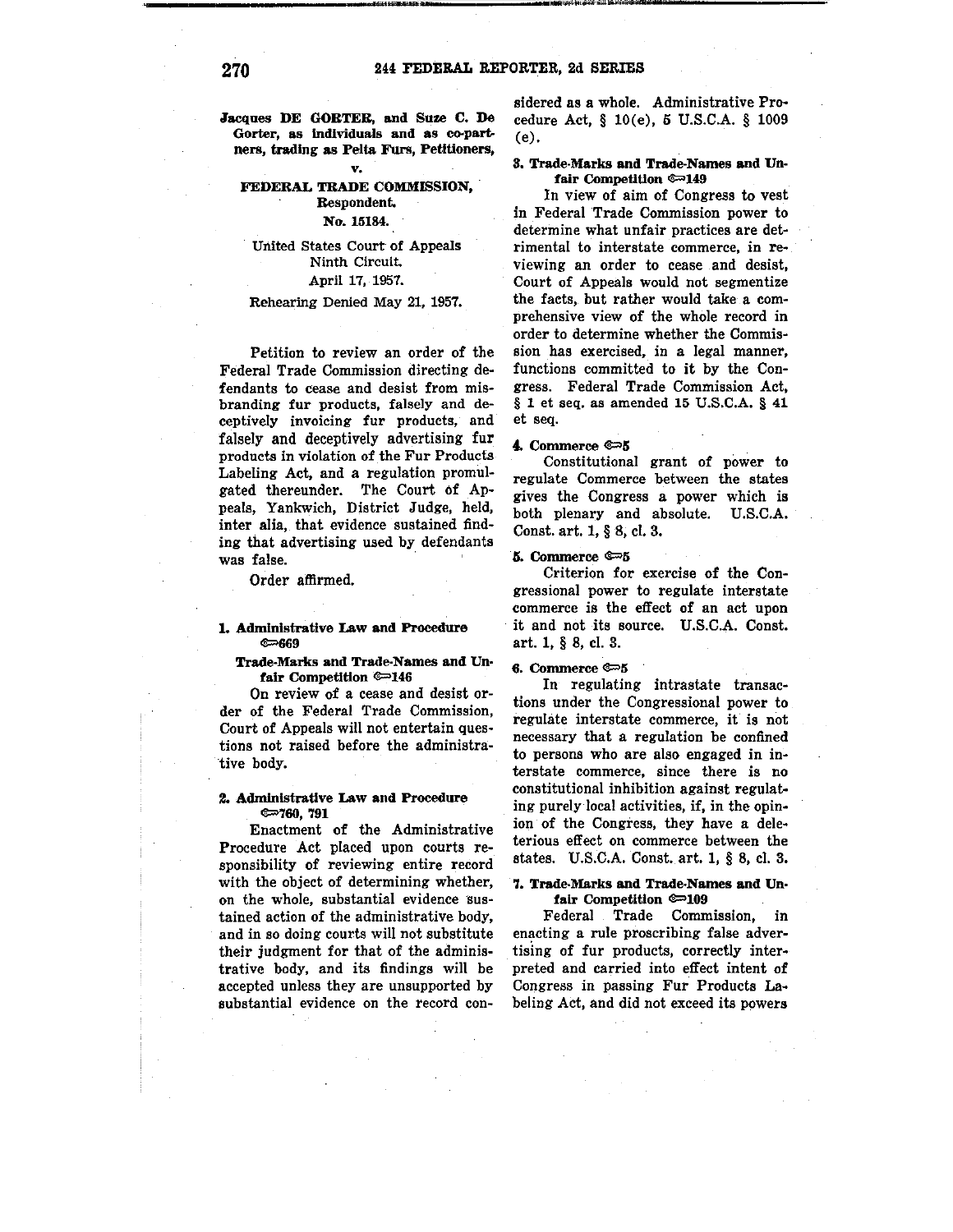Cite as 244 F.2d 270

on any theory that such Act did not specifically prohibit misrepresentations as to prices. Fur Products Labeling Act, § 1 et seq., 15 U.S.C.A. § 69 et seq.

### **8,· Trade-Marks and Trade-Names and Unfair Competition**  $\mathcal{P}$ **68(2.12)**

Title of Fur Products Labeling Act and subtitles to its subdivisions indicate that one of the evils sought to be stamped out is false advertising along with introduction into commerce, manufac• ture and sale of misbranded or deceptively advertised .or invoiced fur products. Fur Products Labeling Act, §§ 3(a), 8(a)(2), (b), 15 U.S.C.A. §§ 69 a(a), 69f(a) (2), (b),

# **9. Courts ®=>96(1)**

Rules laid down by the Federal Supreme Court for interpretation of federal statutes are exclusive and binding on Court of Appeals and Court of Appeals is not free to resort to state decisions in interpreting a federal statute.

### **10. Trade-Marks and Trade-Names and Unfair Competition ©=68(2.12)**

Fur Products Labeling Act was intended to proscribe all misrepresentations in advertising, including those relating to prices and value, as well as to name or names of animals from which furs were obtained, notwithstanding that word "price" was not used in section of the act proscribing false advertising. Fur Products Labeling Act, §§ 1 et seq., 3(a) (2), (b), 15 U.S.C.A. §§ 41, 69a(a), 69f(a) (2), (b),

#### IL Statutes ®=>200

Neither rules of grammar, punctuation nor syntax is decisive of the construction of a statute, if their strict observance would render ineffective any portion of it.

## 12. Trade-Marks and Trade-Names and Unfair Competition ®=153

On petition to review a cease and desist order of Federal Trade Commission, evidence, including fact that defendant advertised in papers in interstate circulation, and that one fourth of the products sold by defendants were of out of otate origin, established that defendants were engaged in interstate commerce as defined in both Fur Products Labeling Act and Federal Trade-Commission Act. Fur Products Labeling Act, § 1 et seq., 15 U.S.C.A. § 69 et seq.; Federal Trade Commission Act, § 1 et seq. as amended 15 U.S.C.A. § **41**  et seq.

### 13. **Trade-Marks and Trade-Names and Unfair** Competition ®=>122

Mere fact that certain false advertising methods used by a fur dealer were allegedly a practice which obtained locally in the trade could not justify practice by dealer since it was against such type of deception that Federal Trade· Commission Act and Fur Products Labeling Act, and regulations under it, were directed. Fur Products Labeling Act, § 1 et seq., 15 U.S.C.A. § 69 et seq.

### 14. Trade-Marks **and** Trade-Names **and Unfair Competition ®=>114**

In field of law covered by Fur Products Labeling Act, it is not necessary that advertising of furs be in fact misleading, but if such advertising has the tendency to mislead, it is within the power of the Federal Trade Commission to interdict. Fur Products Labeling Act, § 1 et seq., 15 U.S.C.A. § 69 et seq.

### 15. Trade-Marks and Trade-Names and **Unfair Competition ®=>153**

In petition to review a cease and desist order of the Federal Trade Commission, evidence sustained finding that advertising used by defendants to promote sales of fur products was false. Fur Products Labeling Act, § 1 et seq., 15 U.S.C.A. § 69 et seq.

Walley & Davis, J. J. Walley, Los Angeles, Cal., for petitioners.

Robert B. Dawkins, Asst. Gen. Counsel, John W. Carter, Jr., Earl W. Kinter, Washington, D. C., for respondents.

Before LEMMON and CHAMBERS, Circuit Judges, and YANKWICH, District Judge.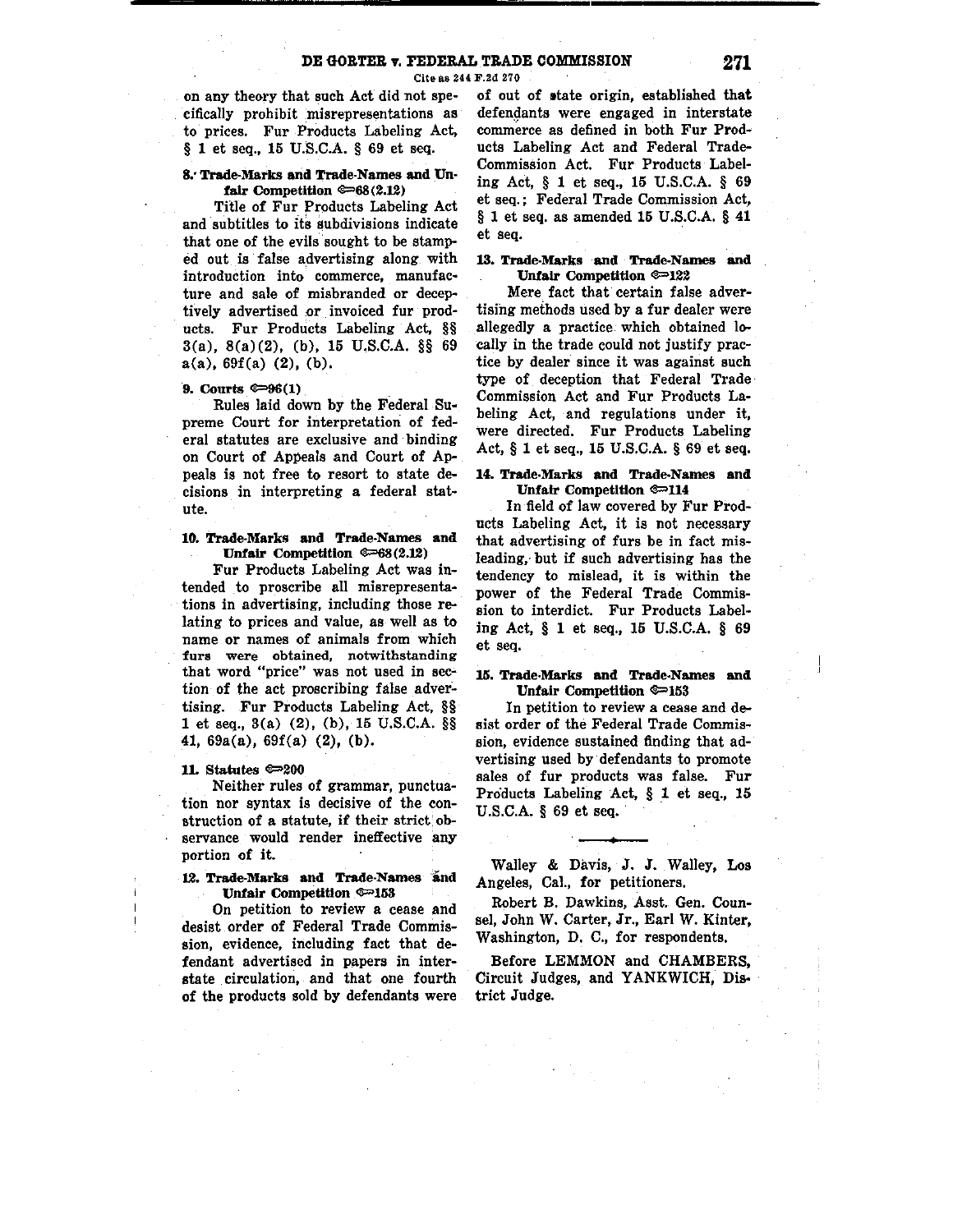----------------------------·-------------

#### YANKWICH, District Judge.

Before us is a petition to review Qr.. der of the Federal Trade Commission to cease and desist entered on May **11,** 1956, in a proceeding instituted by a complaint filed on February 25, 1955, which charged Jacques De Gorter and Suze C. De Gorter, as individuals and as partners, trading as "Pelta Furs", with the violation of the Fur Products Labeling Act1 and Rule 44 of the rules promulgated by the Commission under the Act.<sup>2</sup>

More particularly, in addition to the violation of the regulation cited, they charged violation of  $\S$  5(a)(1) and (6) of the special Act3 and what are now §§ 2(a)(1) and 2(a)(6) of the Federal Trade Commission Act. as amended· in 1952.•

The De Gorters will be referred to as "the petitioners". However, as Jacues De Gorter was a witness in the case, we shall, in speaking of his testimony and admissions, for brevity, refer to him as "De Gorter".

After hearings were had before a Hearing Examiner, he rendered an Initial Decision on November 18, 1955. We need not concern ourselves with its details, for on appeal, the Commission, with two members dissenting, set it aside and filed its own Findings and Order on May 11, 1956, directing the petitioners to cease and desist from (a) misbranding fur products, (b) falsely

- I. 15 U.S.C.A. § 69 et seq.
- 2. 16 C.F.R., 1949 ed., Supp., § 301.44.
- 3. 15 U.S.C.A. § 69c(a) (1) and (6).
- 4. 15 U.S.C.A. § 45(a) (1) and (6).
- 5. United States v. L. A. Tucker Truck Lines, Inc., 1952, 344 U.S. 33, 35-37, 73 S.Ct. 67, 97 L.Ed. 54; Federal Power Commission v. Colorado Interstate Gas Co., 1955, 348 U.S. 492, 506-501, 75 S.Ct. 467, 99 L.Ed. 583.
- 6.  $15$  U.S.C.A.  $\S$   $45(c)$ .
- **7,** "The weight to be given to the facts and circumstances admitted, as well as the inferences reasonably to be drawn from them, is for the commission." Federal Trade Commission v. Pacific States Paper Trade Association, 1927, 273 U.S.

and deceptively invoicing **fur** products and (c) falsely and deceptively advertising fur products, all in particulars to be referred to in detail hereafter.

The Order was based on the findings of the Commission that the petitioners had violated the sections referred to of the Fur Products Labeling Act and Regulation 44 enacted under it, and that their activities also constituted unfair and deceptive practices and unfair methods of competition in commerce within the intent and meaning of the Federal Trade Commission Act.

## I.

### The Scope of Review

**[l]** On this type of review, this Court will not entertain questions not raised before the Administrative body.<sup>5</sup> And the basic statute declares specifically that, on review, the Commission's Findings as to facts, if supported by evidence, shall be conclusive.<sup>6</sup>

The courts, including this Court, have applied this mandate consistently.' In assaying the facts found by the Commission, the Courts are aware that, in dealing with unfair competition, Congress advisedly left the concept flexible to be defined with particularity by the myriad of cases from the field of business.8

(2, 3] The enactment of the Administrative Procedure Act• has placed

- 52, 63, 47 S.Ct. 255, 258, 71 L.Ed. 534. And see, Electro Thermal Co. v. Federnl Trnde Commissioner, 9 Cir., 1937, 91 F.2d 477, 479; Lane v. Federal Trade Commission, 0 Cir., 1942, 130 F.2d 48, 50; Philip n, Park, Inc., v. Federa) Trade Commission, 9 Cir., 1943, 136 F. 2d 428, 429; American Medicinal Products, Inc., v. Federal Trade Commission, 9 Ci,., 1943, 136 F.2d 420, 427; E. F. Drew & Co., Inc., v. Federal Trade Commission, 2 Cir., 1956, 235 F.2d 735, 740-741.
- **8.** Federal 'Trade Commission v. Motion Picture Advertising Service Co., 1933, 344 U.S. 392, 394, 73 S.Ct. 361, 97 L.Ed. 426.

**9. 5** U.S.C.A. § 1009(e).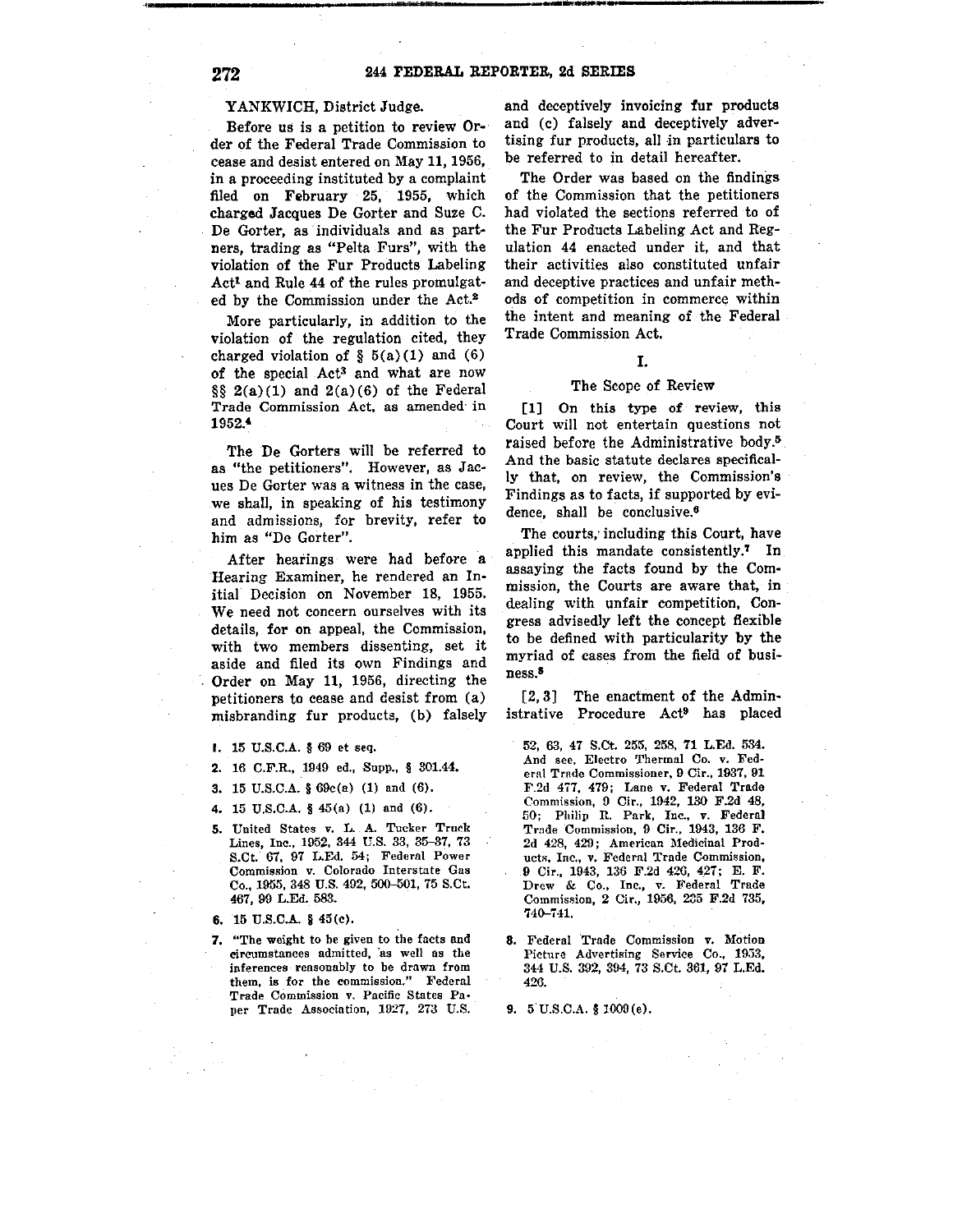Cite as 244 F.2d 270

upon the courts the responsibility of reviewing the entire record with the object of determining whether, on the whole, substantial evidence sustained the action of the administrative body.10 This means that

 $"$  \* \* the findings are to be accepted unless they are. unsupported by substantial evidence on the

record considered as a whole."<sup>11</sup> So doing, Courts will not substitute their judgment for that of the Commission. As stated by the Court of Appeals. for the Second Circuit recently,

"It was for it, not for us, to pass upon the credibility of the witnesses and the weight to be given their testimony in the light of it all, con• flicting or otherwise. \* \* \* Having done so, the findings of the Commission, when, as here, the record as a whole gives them substantial support, are final· *even though the*   $e$ *vidence* is so *conflicting* that it *might have supported the contrary*  had such findings been made."<sup>12</sup> (Emphasis added.)

In view of the aim of the Congress to vest in the Commission the power to determine what unfair practices are det• rimental to interstate commerce, in reviewing an order to cease and desist we should not segmentize the facts\_ but rather take a comprehensive view of the whole record in order to determine Whether the Commission has exercised, in a legal manner, the functions committed to it by the [Congress.13](https://Congress.13)

I

- 10. Universal Camera Corp. v. National Labor Relations Board, 1951, 340 U.S. 4 7 4, 490, 71 S.Ct. 456, 95 L.Ed. 456: see, National Labor Relations Board v. Babcock & Wilcox Co., 1956, 351 U.S. 105, 112, 76 S.Ct. 679, **100** L.Ed. 975.
- 11. O'Leary v. Brown-Pacific-Maxon, Inc., 1951, 340 U.S. 504, 508-509, 71 S.Ct. 470, 472, 95 L.Ed. 483. And see, United States v. Storer-Broadcasting Co., 1956, 351 U.S. 192, 203, 76 S.Ct. 763, 100 L. Ed. 1081.
- 12. Standard Distributors v. Federal Trade Commission, 2 Cir., 1954, 211 F.2d 7, 12. 244 F.2d-18

### II.

## The Commerce Clause

Applying the rule which limits review to the questions presented to the Commission,<sup>14</sup> three questions are involved: (1) whether the petitioners are engaged in interstate commerce, (2) whether the practices are unfair under the terms of the particular Act, Rule **44** of the Commission, and the Federal Trade Commission Act, and (3) if they are, wheth**er** the Rule is within the rule-making authority conferred on the Commission by the Fur Products Labeling Act.<sup>15</sup>

[**4, 5)** The three problems thus postulated are so interrelated that, while we shall, in what follows, attempt to give a definite answer to each, in the interest of brevity and to avoid repetition, no clearly defined line will be drawn in discussing the legal principles or facts as they relate to one or the other of the problems. We begin by stating that the constitutional· grant of power to regulate commerce between the states16 gives the Congress a power which is both plenary and absolute. As stated by the Supreme Court in a noted case,

"This power over commerce when it exists is complete and perfect."<sup>17</sup> As stated succinctly in the same case, in exercising it the Congress may pro• hibit purely local activities:

"Activities conducted within state lines do not by this fact alone escape the sweep of the Commerce

And see, Tractor Training Service v; Federal Trade Commission, 9 Cir., 1955, 227 F.2d 420, 424-425.

- 13. Federal Trade Commission v. Standard Education Society, 1937. 302 U.S. 112, 117, 58 S.Ct. 113, 82 L.Ed. 141.
- 14. See cases cited in Note 5.
- **15. 15 U.S.C.A. § 69f(b).**
- 16. United States Constitution, Art. I, f 8, CL 3.
- 17. United States v. Rock Royal Co-operative, Inc., 1939, 307 U.S. 533, 569, 50 **S.**  Ct. 993, 1011, 83 L.Ed. 1446.

**273**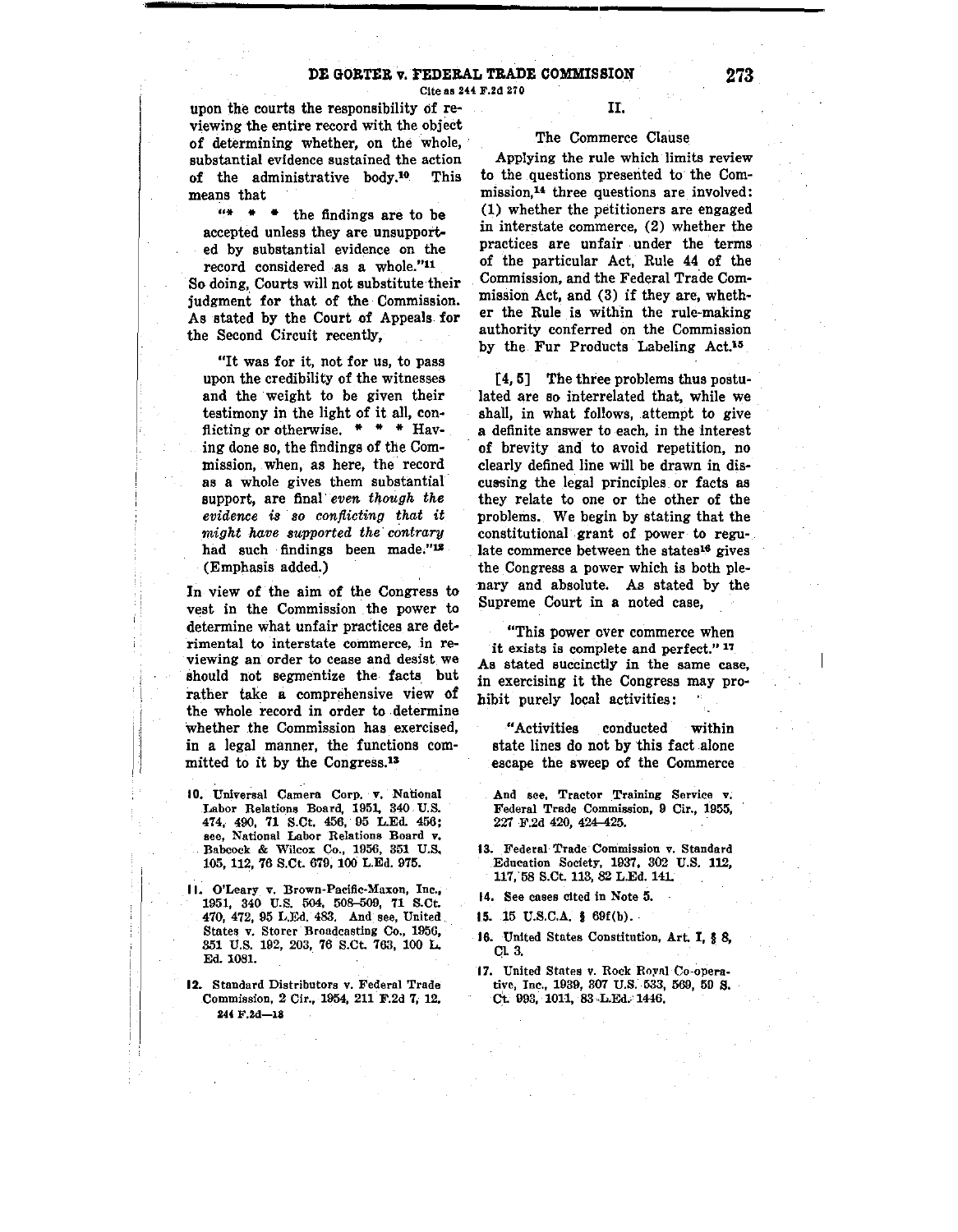---------------..,·-----------------------------

Clause. Interstate commerce may be dependent upon them."<sup>18</sup>

And so we find, to refer only to some recent cases, that labor relations at local level, because they affect commerce, have been made the subject of federal [regulation.19](https://regulation.19) And standards established under the Fair Labor Standards Act of 1938, 29 U.S.C.A. § 201 et seq., for fixing minimum wages and maximum hours have been applied to local manufacturers whose products were destined for interstate [commerce.20](https://commerce.20) The same statute has been applied to employees engaged in the maintenance and operation of a building when it appeared that the tenants of the building were engaged in the production of goods for interstate [commerce.21](https://commerce.21) An inspection statute of tobacco produced intrastate and destined

- 18. United States v. Rock Royal Co-operative, Inc., supra Note 17,307 U.S. at page 569, 59 S.Ct. at page 1011.
- 19. National Labor Relations Board v. .Tones & Laughlin Steel Corp., 1937, 301 U.S. 1, 31-32, 57 S.Ct. 615, 81 L.Ed. 893.
- 20. United States v. Darby, 1941, 312 U.S. 100, 113-114, 657, 61 S.Ct 451, 85 L. Ed. 609.
- 21. Kirschbaum Co. v. Walling, 1942, 316 U.S. 517, 62 S.Ct. 1116, 86 L.Ed. 1638.
- 22. Currin v. Wallace, 1939, 306 U.S. 1, 9-11, 59 S.Ct. 379, 83 L.Ed. 441.
- **23.** Mulford **v.** Smith, 1939, 307 U.S. 38, 47-48, 59 S.Ct. 648, 83 L.Ed. 1092.
- 24. See Schechter Poultry Corp. v. United States, 1935. 295 U.S. 495, 55 S.Ct. 837, 79 L.Ed. 1570 ; Federal Trade Commis• sion v. Bunte Bros., 1941, 312 U.S. 349, 61 S.Ct 580, 85 L.Ed. 881.
- 25. Southern Railway Co. v. United States, 1911, 222 U.S. 20, 27, 32 S.Ct. 2, 56 L. Ed. 72; Second Employers' Liability Cases, (Mondou v. New York, N. H. & H. R. Co.), 1912, 223 U.S. 1, 51, 32 S.Ct. 169, 56 L.Ed. 327. And see, Stafford v. Wallace, 1922, 258 U.S. 495, 516, 42 S. Ct. 397, 66 L.Ed. 735; Binderup v. Pathe Exchange, Inc., 1923, 263 U.S. 291, 310, 311, 44 S.Ct. 96, 68 L.Ed. 308; United States v. Food & Grocery Bureau of Southern California, D.C.Cal.1942, 43 F. Supp. 974; United States v. Standard Oil Co. of Calif., D.C.Cal.1948, 78 F. Supp. 850, affirmed sub nom. Standard

to consumers within the state as well as without has been [sustained.](https://sustained.22)<sup>22</sup> So have marketing agreements relating to agricultural [products.23](https://products.23) These cases promulgate no novel doctrines. They merely reassert a fundamental principal obscured at times<sup>24</sup> that the criterion for exercise of the Congressional power to regulate interstate commerce is the effect of an act upon it and *not its [source.](https://source.20)*<sup>20</sup>

In passing upon regulatory measures enacted under the commerce clause the courts have not drawn any rigid distinction between articles which are in the flow of commerce and those which have come to rest. Illustrative is a case involving a section of the Federal Food, Drug and Cosmetic Act of 1938, 21 U.S. C.A.  $§$  301 et seq.<sup>26</sup> The section prohibits:

Oil Co. of Calif. v. United States, 1949, 337 U.S. 293, 69 S.Ct. 1051, 93 L.Ed. 137i. Other statutes of like character and the cases sustaining them, dating back to the Hours-of-Service Act applicable to Railroads, which became a law on March 4, 1907, 34 Stat. 1415, c. 2939, 45 U.S.C.A. § 61 et seq., are listed by Mr. Justice Jackson in a footnote (9) to his opinion in United States v. Five Gambling Devices, 1953, 346 U.S. 441, 448, 74 S.Ct. 190, 98 L.Ed. 179.

26. United States v. Sullivan, 1948, 332 U.S. 689, 68 S.Ct. 331, 92 L.Ed. 297. A ruling made under another section of the same Act, § 301 (h), upheld the application of the prohibition against a false guaranty to one engaged wholly or partly in interstate commerce irrespective of whether the guaranty leads in any particular instance to an illegal shipment in interstate commerce: United States v. Walsh, 1947, 331 U.S. 432, 67 S.Ct. 1283, 91 L.Ed. 1585. Very significant is this language of the Court:

"The commerce clause of the Constitution is not to be interpreted so as to deny to Congress the power to make effective its regulation of interstate commerce. Where that effectiveness depends upon a regulation or prohibition attaching regardless of whether the particular transaction in issue is interstate or in• trnstate in character, a transaction that concerns a business generally engaged in interstate commerce, Congress may act. Such is this case." 331 U.S. at pages 437-438, 67 S.Ct. at page 1286.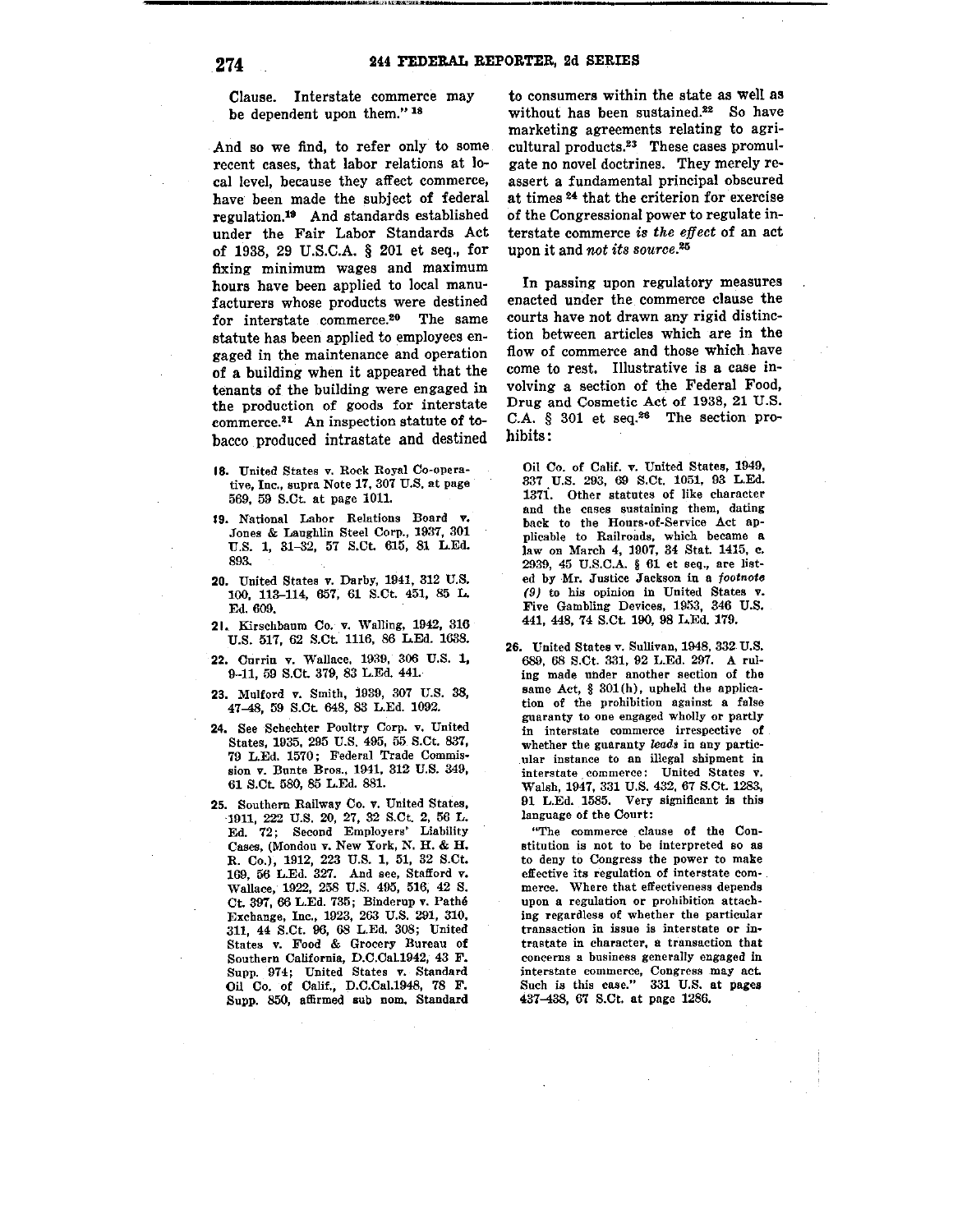# **DE GORTER v. FEDERAL TRADE COMMISSION 1275**

Cite as 244 F.2d 270

"doing of any  $*$   $*$   $*$  act with respect to,  $a + + +$  drug  $* + +$ if such act is done while such article is held for sale (whether or not the first sale) after shipment in interstate commerce and results in such article being adulterated **or** \_misbranded." 21

The court held that a retail druggist who had purchased sulfathiazole tablets from a wholesaler and who, six months *after,* removed them from a container *labelled according to the Act* and sold them in a container *not so labelled* was guilty of violation of the section. The court.could find no constitutional infirmity in such application as the lower court had in relying on cases, some of which are relied on here.<sup>28</sup>

[6] In regulating intrastate transactions it is not necessary that the regulation be confined to persons who are also engaged in interstate commerce.<sup>29</sup>

27. 21 U.S.C.A. § 331(k).

28. See cases cited in Note 24.

29. United States v. Wrightwood Dairy Co., 1942, 315 U.S. 110, 118-122, 62 S.Ct. 523, 86 L.Ed. 726.

30. Rule 44, 16 C.F.R., 1949 ed., Supp., § 301.44, which reads:

*"Milrepresentatioo of prices.* 

"{a) No person shall, with respect to a fur or fur product, advertise such fur or fur product at alleged wholesale prices or at alleged manufacturers cost or less, unless such representations are true in fact; nor shall any person advertise a fur or fur product at prices purported to be reduced from what are in fact fictitious prices, nor at a purported reduction in prices when such purported reduction is in fact fictitious.

••(b) No person shall, with respect to a fur or fur product, advertise such fur or fur product with comparative prices and percentage savings claims except on the basis of current market values *ot*  unless the time of such compared price is given.

"(e) No person shall, with respect to a fur or fur product, advertise such fur or fur product as being 'made to sell for' being 'worth', or 'valued at' a certain price, or by similar statements, unless

#### III.

### The Purpose of the Fur Products Labeling Act

As the Congress had the power to prohibit advertising in commerce of goods either originating in interstate commerce or which might be introduced into commerce, the question is (1) did it do so .when it enacted the Fur Products Labeling Act and **(2)** was advertising relating to price and value within the interdictions of the Act?

The Federal Trade Commission answered in the. affirmative by promulgating Rule 44 specifically prohibiting certain types of misrepresentations as to prices. The full text of the Rule is reproduced in the margin.<sup>30</sup>

**In addition to questioning the finding** of the Commission that they were engaged in interstate commerce, the petitioners' chief attack against the findings of the Commission relates to Paragraph C(2) of the Order pertaining to pricing. It is reproduced in the margin.<sup>31</sup>

such claim or representation is true in fact.

"(d) No person shall, with respect to a fur or fur product, advertise such fur or fur product as being of a certain value or quality unless such claims or representations are true in fact.

"(e) Persons making pricing claims or representations of the types described in paragraphs (a), (b), (c) and (d) of this section shall maintain full and adequate records disclosing the facts upon which such claims or representations are based.

"(f) No person shall, with respect to a fur or fur product, advertise such fur or fur product by the use of an illustration which shows such fur or fur product to be a higher priced product than the one so advertised.

 $``(g)$  No person shall, with respect to a fur or fur product, advertise such fur or fur product as being 'bankrupt stock', 'samples', 'show room models', 'Hollywood Models', 'Paris Models', 'French Models', 'Parisian Creations', 'Fura Worn by Society Women', 'Clearance Stock', 'Auction Stock', 'Stock of a business in a state of liquidation', or similar statements, unless such representations or claims are true in fact."

31. *'42.* Represents directly or\_ by implication: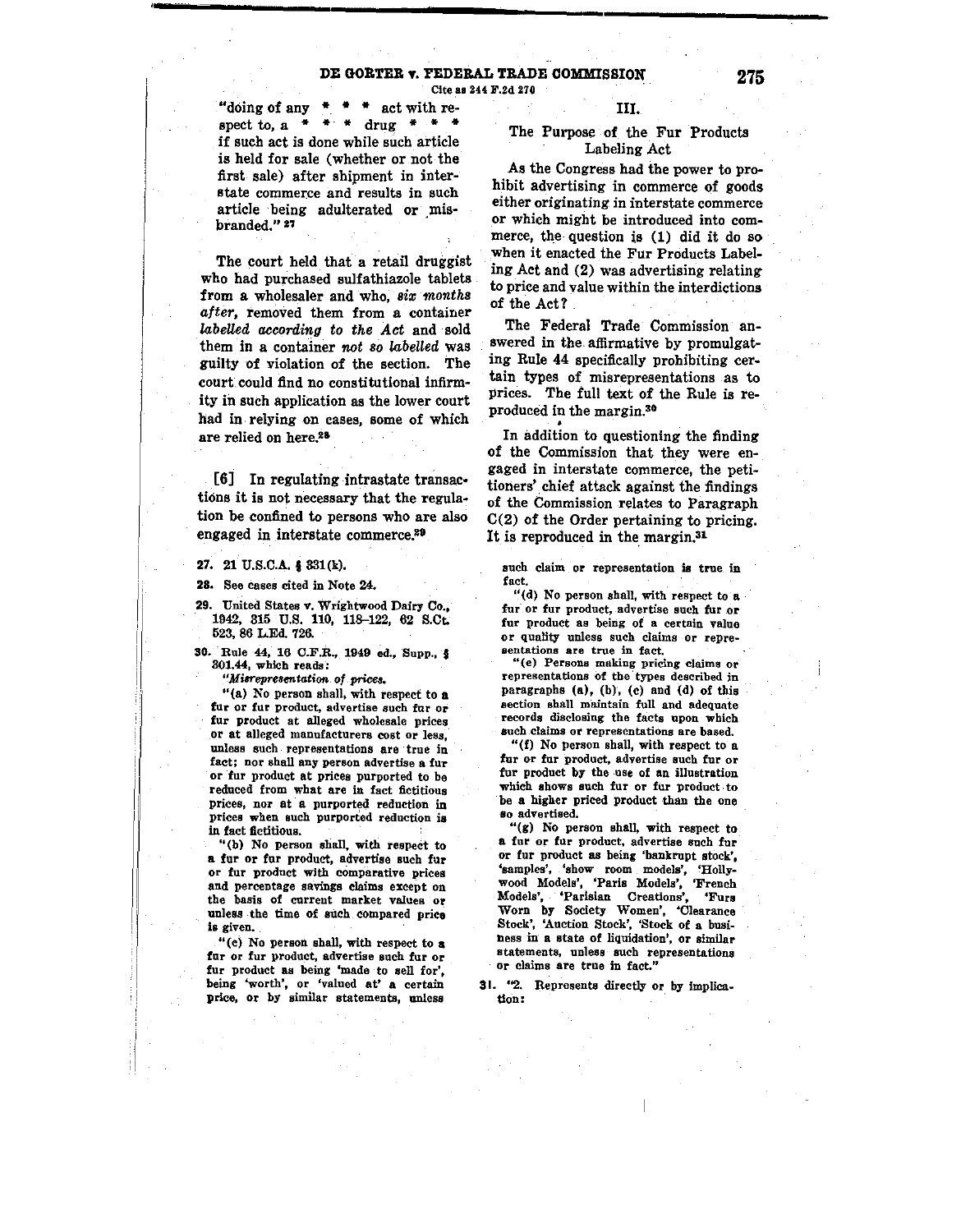recent to the constitution of the constitution of the second constitution of the second weaponent to the constitution of the constitution of the constitution of the constitution of the constitution of the constitution of t

The claimed insufficiency of the evidence to support this finding will be treated further on in the Opinion. For the present we advert to the contention that the Act does not prohibit misrepresentations as to prices and that the Commission in enacting Rule 44,32 exceeded its statutory powers.

[7, 8] Our answer is that the Commission in enacting this rule correctly interpreted and carried into effect the intent of the Congress in passing the Act. It is obvious from the legal discussion which precedes that there is no constitutional inhibition against regulating purely local activities if, in the opinion of the Congress, they have a deleterious effect on the commerce between States.

The object of the Act under discussion is to make unlawful

"the introduction, or manufacture for introduction, into commerce, or the sale, advertising or offering the sale in commerce, or the transportation- or distribution in commerce, of any fur product which is misbranded or falsely or deceptively advertised or invoiced." 33

The title of the Act and the subtitles to its various subdivisions indicate plainly that one of the evils sought to be stamped out is the *advertising* along with introduction into commerce, manufacture for commerce and sale in commerce. Not

"(a) That the regular or usual price of any fur product is any amount which is in excess of the price nt which respondents have usually and customarily sold such products in the recent regular course of their business;

"(b) That a sale price enables purchasers of fur products to effectuate any savings in excess of the difference between the said price and the price at which comparable products were sold during the time specified or, if no time is specified, in excess of the difference between said price and the current price at which comparable products are sold;

"(c) That an amount set forth on price tags, or otherwise relating or referring to fur products, represents the value or the usual price at which said fur products had been customarily sold by respondents in the recent regular course

only the specific acts codified as sections 69 to 69j of the Title, but also the rules and regulations to be prescribed under Section 69f(b) are declared to be

"an unfair method of competition, and an unfair and deceptive act or practice, in commerce under the Fair Trade Commission Act." 34

The Act vests the Commission with the power to enforce these sections

"by the same means, and with the same jurisdiction, powers, and duties as though all applicable terms and provisions of the Federal Trade Commission Act were incorporated into and made a part of this Act." 35

In addition to this, Subdivision (b) of the same Section provides:

"The Commission is authorized and directed to prescribe rules and regulations governing the manner and form of disclosing information required by Sections 69-69(j) of this title, and such further rules and regulations as may be necessary and proper for purposes of administration and enforcement of said sections." <sup>36</sup>

The petitioners ask us to apply narrowly the doctrine of *eiusdem generis* as expounded in some state cases,37 so as to limit the power of the Commission to the subjects actually covered by the Act. Because the Act does not speak of misrep-

of their business, contrary to fact;

"(d) That any such product is of a higher grade, quality, or value than is the fact, by means of illustrations or de . pictions of higher priced or more valuable products than those actually available for sale at the advertised selling price, or by any other means."

- 32. Rule 44, 16 C.F.R., 1949 ed., Supp. § 301.44.
- 33. 15 U.S.C.A. § 69a (a).
- 34. 15 U.S.C.A. § 69a (a).
- 35. 15 U.S.C.A. § 691 (a) (2).
- 36. 15 U.S.C.A. § 691 (b).
- 37. State v. Thompson, 1950, 38 Wash.2d 774, 232 P.2d 87; Smith v. Higinbotbom, 1946, 187 Md. U5, 48 A.2d 754.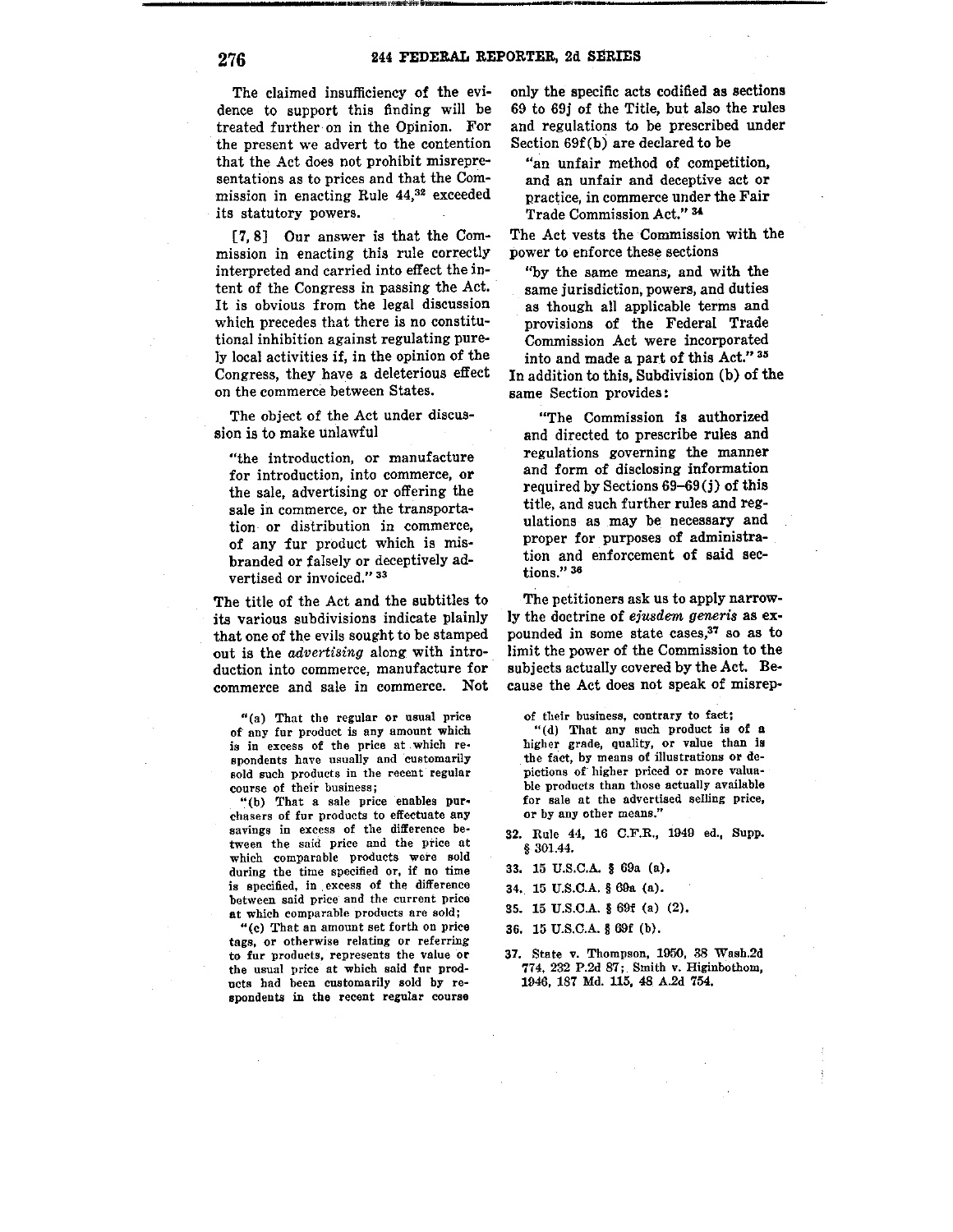resentation as to *price and value,* we are urged to find that the Commission was without power to promulgate Rule 44, which specifically prohibits various forms of misrepresentations as to prices.

[9] The Supreme Court of the Vnited States has laid down rules for the interpretation of federal statutes. These are explicit, and are binding on us. So we need not, indeed we are not free, to resort to state decisions in interpreting a federal statute. The rule of *ejusdem generis,* as applied by the Supreme Court, has been succinctly stated by Mr. Chief Justice Hughes in this manner:

uThe rule of *ejusdem generis* is a familiar and useful one in interpreting words by the association in which they are found, but it gives no warrant for narrowing alterna~ tive provisions which the legislature has adopted with the purpose of affording added safeguards. 'The rule of "ejusdem generis" is applied *as an aid in ascertaining the intention of the Legislature, not to subvert* **it**  *when ascertained'.* State of Texas **v.**  United States, 292 U.S. 522, 534, 54 S.Ct. 819, 825, 78 L.Ed. 1402." 38 (Emphasis added.)

In the case in which this statement was made, it was argued that an act 39 dealing with fraud against the Government should be limited to cases involving pe-

- 38. United States v. Gilliland, 1941, 312 U.S. 86, 93, 61 s.ct. 518, 522, 85 L.Ed, 598.
- **39,** 48 Stat. 996, 18 U.S.C.A. §§ 287, lOOL

Ă

- **40.** Markham v. Cabell, 1945, 326 U.S. 404, 409, 66 S.Ct. 193, 195, 90 L.Ed. 165. See, Cox v. Roth, 1955, 348 U.S. 207, 208-·210, 75 S.Ct. 242, 99 L.Ed. 260.
- **41.** Congressional Record, February 22. 1950, p. 1510, June 18, 1951, p. 6850; Hearings OD H.R. 3734, before the Committee on Interstate and Foreign Commerce, House of Representatives, 80th Congress, 2d session, April 7, 1948, pp. 141-146; Hearings on H.R. 97 and H.R. 3755, before a Subcommittee of the Committee on Interstate and Foreign Commerce, House of Representatives, 81st Congress, 1st session, May 11, 12, 13,

cuniary or property Joss. The Court declined to apply the narrow rule of construction and held that the presentation of *any* false statement was punishable by the Act whether it resulted in loss to the Government or not. This accords with a concomitant rule that

"The policy as well as the letter of the law is a guide to decision." <sup>40</sup>

The object of the statute before usas appears from the legislative history,<sup>41</sup> was to prevent, among other things, false advertising of fur products or furs, *no matter to what it related.* There is no rigid requirement of semantic perfection in the use of words by the Congress. All that is required is that the Congress make

"a choice of language which fairly brings a given situation within a statute." 42

As stated by the Supreme Court in another case:

"Words generally have different shades of meaning and are to be construed if reasonably possible to effectuate the intent of the lawmakers; and this meaning in particular instances is to be arrived at not only by a consideration of the words themselves, but by considering, as well, the context, the purposes of the law, and the circumstances under which the words were employed."  $43$ 

1949, pp. 37, 155-56, 194-200; Hearings on H.R. 2321, before the Committee on Interstate and Foreign Commerce, House of Representatives, 82d Congress, 1st session, April 17, 20, 1951, pp. 12-14, 160; Senate Committee on Interstate and Foreign Commerce, 82d Congress, 1st session, Febuary 5, 1951, Report No. 78; Committee on Interstate and Foreign Commerce, House of Representatives, 82d Congress, 1st session, June 11, 1951, Report No. 546.

- 42. Barr v. United States, 1945, 324 U.S. 83, 90, 65 S.Ct. 522, 525, 89 L.Ed. 765.
- 43. People of Puerto Rico v. Shell Co., 1937, 302 U.S. 253, 258, 58 S.Ct. 167, 169, 82 L. Ed. 235. And see, United States v. Turley, 352 U.S. 407, 77 S.Ct. 397, 1 L.Ed. 2d 430.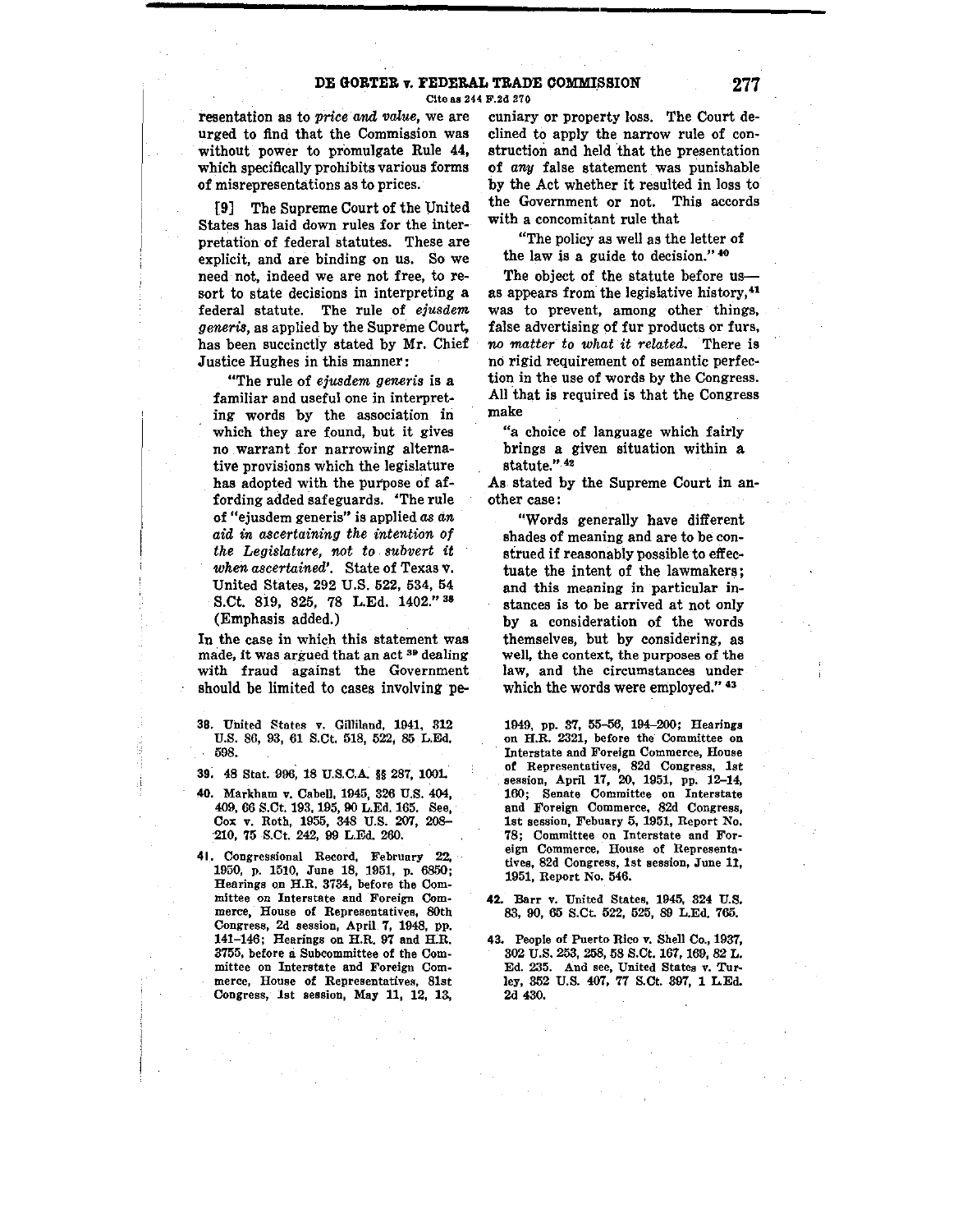[10, **11]** The word "price'' does not occur in the section of the Act under consideration relating to false advertising.44 However, the Section declares fur products or furs to be falsely or deceptively advertised if an advertisement, representation, public announcement or notice which is intended to aid, promote, or assist, directly or indirectly, in the sale or offering for sale of such fur product or fur among other facts given or omitted,

"(5) contains the name or names of any animal or animals other than the name or names specified in para~ graph (1) of this subsection, or con*tains any form of misrepresentation or deception, directly or by implication,* with *respect to such fur prod-, uct or fur."* <sup>46</sup>

It is evident that the last portion of this ·clause, *-which we have italicized,* covers misrepresentations relating to other matters than the name or names of animals; otherwise it would be meaningless. For after specifying names of animals this provision prohibits specifically "any form" of misrepresentation or deception relating to "such fur product or fur". If the misrepresentations or deceptions which the Congress had in mind were misrepresentations kindred to names of animals, it would have used the words "with respect to such name or names". The use of the phrase "with respect to such fur product or fur" is proof that the clause meant to cover other representations than those relating to names, which were mentioned in the first paragraph of this subsection. Perhaps better grammatical construction might have required the placing of this clause in a separate paragraph at the end of this portion of the section. But we cannot destroy its

**44.** 15 U.S.C.A. § 69c.

45. 15 U.S.C.A. § 69c(a) (5).

46. 82 C.J.S. Statutes §§ 340-341.

47. Costanzo v. Tillinghast. 1932, 287 U.S. 341, 344, 53 S.Ct. 152, 153, 77 L.Ed. 350. As said in United States v. Shreveport Grain & Elevator Co., 1932, 287 U.S. 77, 82-83, 53 S.Ct. 42, 44, 77 L.Ed. 175:

obvious meaning because, in the elow and arduous process of the enactment of the statute, a clause which has a distinct meaning was inserted in the wrong place. Neither rules of grammar, punctuation nor syntax are decisive of **the**  construction of a statute, if their strict observance would render ineffective any portion of it.46 Because of this the Supreme Court has stated:

"It has often been said that punctuation is not decisive of the construction of a statute.  $* * * *$  Upon like principle we should not apply the rules of syntax to defeat the evident legislative intent." 47

Some years ago this court, speaking through the late Wm. H. Sawtelle, Circuit Judge, expressed this thought in language which is both colorful and meaningful:

"There is only one remaining basis for the contention of appellant **on**  grammatical grounds that the opening phrase, 'within five Years after entry,' is applicable to the classification under which he falls. That basis would be the closely related field of rhetoric, but it is neither the province nor the desire of this court to set itself up as an academy of letters to rule on questions of style. It may be admitted that the language **of**  many statutes might be improved upon, but, so long as that language follows certain well-established rules of grammar, it is not our duty to judge it by its nicety of phraseology."  $48$ 

More recently, this Court was called upon to determine whether the penalty in an amendment to the Immigration and Naturalization Act applied to a person who transports within the United States

"Punctuation marks are no part of an act. To determine the intent of the law, the court, in construing a statute, will disregard the punctuation or will repunctuate, if that be necessary, in order to arrive at the natural meaning of the words employed."

<sup>48.</sup> McLeod v. Nagle, 9 Cir., 1931, 48 F.2d 189, 191.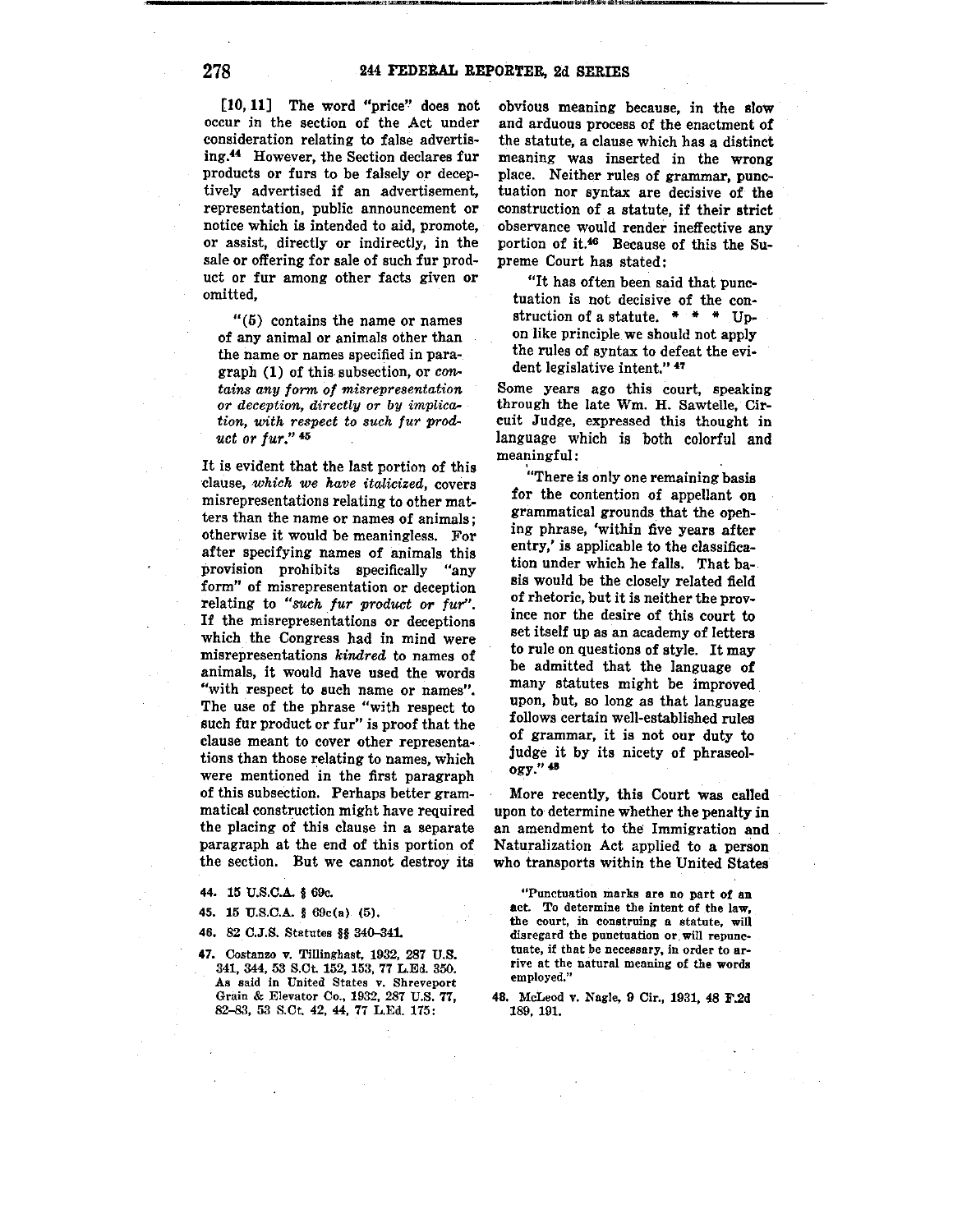### **DE GORTER v. PEDERAL TRADE COMMISSION** 279 Cite as 244 F.2d 270

**an** alien who is illegally in the United **[States.49](https://States.49) The section punishes several**  acts. It was argued that, because of the arrangements of the Section, there was *no penalty* for transporting an alien. While conceding that grammatically the Section might be incorrect, this Court held that the statute, *construed as* **a,**  *whole,* in the light of the purpose sought to be achieved, should be given effect in every one of its parts, and that the pen**alty should apply to** *"any person"* **doing**  any of the acts, although, at first glance, **the statute made it uncertain whether the**  word "he" referred to the alien or to one who transports him or to both. The court said:

"While the verbal arrangement of the statute may be thought awkward, we are of opinion that a reading of it as a whole in light of the congres**sional declaration of purpose leaves**  no rational doubt as to what was intended. That part of subsection 8 (a), ending with the word 'who,' **specifies the persons whose activities**  are the subject matter of the legislation. Paragraph (1) folldwing relates to the activity of smuggling aliens into the United States; paragraph (2) to the transportation **of aliens within the United States by**  one who knows they are unlawfully here and who knows or has reason to **believe that the alien's last entry -occurred within three years prior to**  the transportation; paragraph (3) to the concealing, harboring or shielding of aliens unlawfully in the United States; and the first part of paragraph  $(4)$  is aimed at those who **aid, abet or encourage the smuggling**  of aliens into this country. Except for the proviso at the end of para-

#### **49.** 8 U.S.C.A. § 1324(a) (2).

*SO.* **Herrera v. United States, 9 Cir., 1953, 208 F.2d 215, 217. See, Perko v. United States, 8 Cir., 1953, 204 F.2d 446, 447- 448, in which the Court rejected a narrow application Of the rule of ejusdem generis, which would have rendered meaningless the words "or other govern• mental purposes" in a section of the Air.** 

graph (4) the whole of the subsec**tion constitutes a single sentence, di-** · vided into paragraphs which are in the interest of clarity separated from each other by semicolons. The penalty provision is not separately stated in the paragraphs but is set forth in the last. The several types of conduct banned are all made subject to the same punishment there specified, namely, fine or imprisonment **•for each 8.lien in respect to whom**  any violation of this subsection oc**curs'. The words 'this subsection'**  can only refer to subsection (a). Thus it is manifest that the 'he' and 'his' of paragraph (2) refer to the **phrase 'any alien', which finally**  shows up in paragraph (4) after the several prohibited activities in respect of the alien have been speci**fied."** <sup>60</sup>

We have a similar situation here where, in a regulatory statute, the aim of which is to protect commerce between the states, by, among other things, preventing false **advertising of fur products or furs, a**  general clause prohibiting deceptive advertising practices *other than those enumerated* instead of being placed *after* the ultimate clause and made a separate **clause is put in as a part of the penultimate clause. As already appears, the**  whole section spells out certain particular falsities in advertising. The particu**lar clause prohibits** *other misrepresentations as to fur products or furs.* To relate it merely to names would render it meaningless. By applying the principles in the cases just cited, and taking into account the legislative history of the Act, it is quite evident that the intention was to reach all misrepresentations in adver*tising,* including those relating to prices

**Commerce Act of 1926, relating to the power of the President:** 

" • • • **to provide by Executive order for the setting apart and the protec. tion of airspace reservations in the**  United States for *national defense* or  $other$  governmental purposes and, in ad*dition,* **in the District of. Columbia for**  *publio safety purposes."* **49 U.S.C.A. t**  174. [Emphasis added,]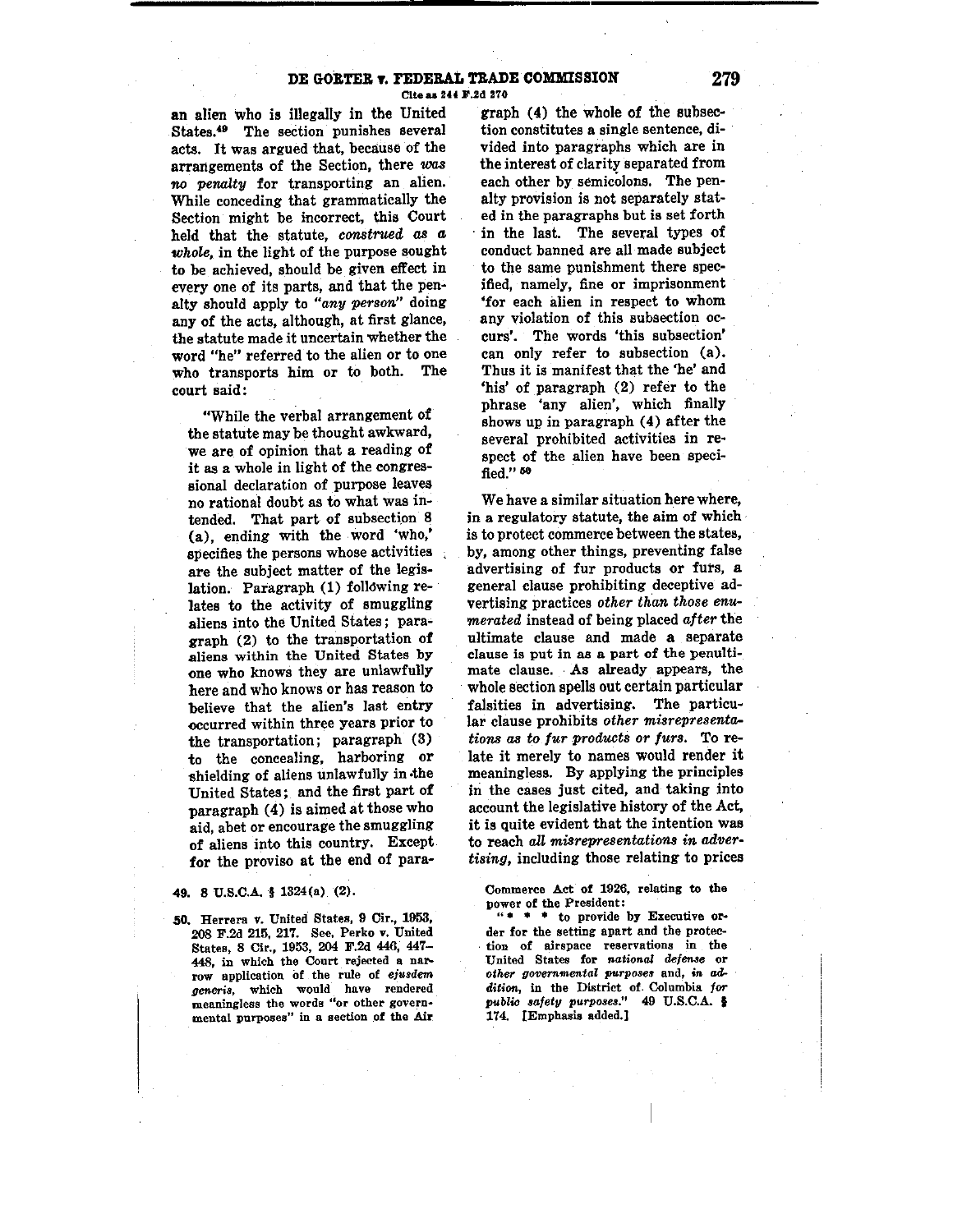and value. If any doubt exists about the matter the clause under consideration indicates the intention to include them. The Commission was right in so interpreting the statute and acted within its powers in promulgating the rule under discussion.

## IV.

### Were the Petitioners in Commerce?

[12] In the light of what precedes, the disposition of the remaining questions presents no great difficulty. The Commission was right in holding that the petitioners advertised in [commerce.](https://commerce.61)<sup>51</sup> Eight specific sales ( two to the same person) of furs destined for delivery outside California between September 29 and December 18 ·of one year were testified to by De Gorter. The fact that some were sold on time payments to persons not residing in the State and that no California sales tax was collected, the invoices stating "Export" or "Out of State", dispels any thought that this was done merely to accommodate the customer.

De Gorter also testified that there were, in addition to the enumerated sales, a few other out-of-state sales. He did not say what "a few" meant. Advertisements were placed in two Los Angeles newspapers which have circulation outside California. And De Gorter admitted that "approximately" 25 per cent of his fur products were shipped into the State by New York manufacturers. As these importations were continued over a long period of years, there is present *a con stant flow* of goods in commerce which, by itself, would justify the finding of the Commission.<sup>52</sup>

- 51. We are bidden to give great weight to the interpretation of the Commission; Unemployment Compensation Commis• sion of Territory of Alaska v. Aragan, 1946, 329 U.S. 143, 152, 67 S.Ct 245, 01 L.Ed. 136.
- 52. United States v. Food & Grocery Bu• reau, D.C.Cu!.1942, 43 F.Supp. 974, 975; United States v. Standard Oil Co. of Cali• fornia, D.C.Cal.1948, 78 F.Supp. 830; McComb v. Dessau, D.C.Cal.1950, 89 F. Supp. 295, 296.

The sales to persons residing outside California, the advertising in newspapers of interstate circulation, and the out-ofstate origin of approximately one-fourth of the products sold, taken together, establish the fact that the petitioners were engaged in interstate commerce as that term is defined in the special Act under consideration and in the Federal Trade Commission Act.53 Both from a legal and social standpoint, an interpretation that would eliminate false advertising as to value and price at a local level, from the evils which the special Act sought to eradicate, would render it ineffective. Such exclusion would open the door to the type of advertising which is most harmful-a type of advertising which, as will appear further on in the discussion--was characteristic of that carried on by the petitioners. In these days when, through the various media of communication, advertising has so important a part in promoting a wider sale and distribution of products on which the productivity and the well-being of the American economy depend, misrepresentations as to value and price are more likely to have a harmful effect on interstate commerce than misbranding or false invoicing.

All these reasons converge in calling us to reject the narrow interpretation which the petitioners would have us place upon the statute in question in order to avoid the consequences of a type of advertising of prices which the Commission characterized in its findings as "fictitious." This brings us to a consideration of the last point-whether the facts in the record warrant the finding that the advertisements were false as to prices.

53, 15 U.S.C.A. § 44. See, Fox Film Corp. v. Federal Trade Commission, 2 Cir., 1924, 296 F. 353; Binderup v. Pathe Exchange. 1923, 263 U.S. 291, 309-310, 44 S.Ct. 96, 68 L.Ed. 308. And see, Amalgamated Meat Cutters, etc. v. Fairlawn Meats, 1957, 353 U.S. 20, 77 S.Ct. 604, 1 L.Ed.2d 613; Guss v. Utah Labor Relations Board, 1957, 353 U.S. 1; 77 \$.Ct. 508, 1 L.Ed.2d 601 ; San Diego Bldg. Trades Council v. Garmon, 1957, 353 U.S. 26, 77 S.Ct. 607, 1 L.Ed.2d 618.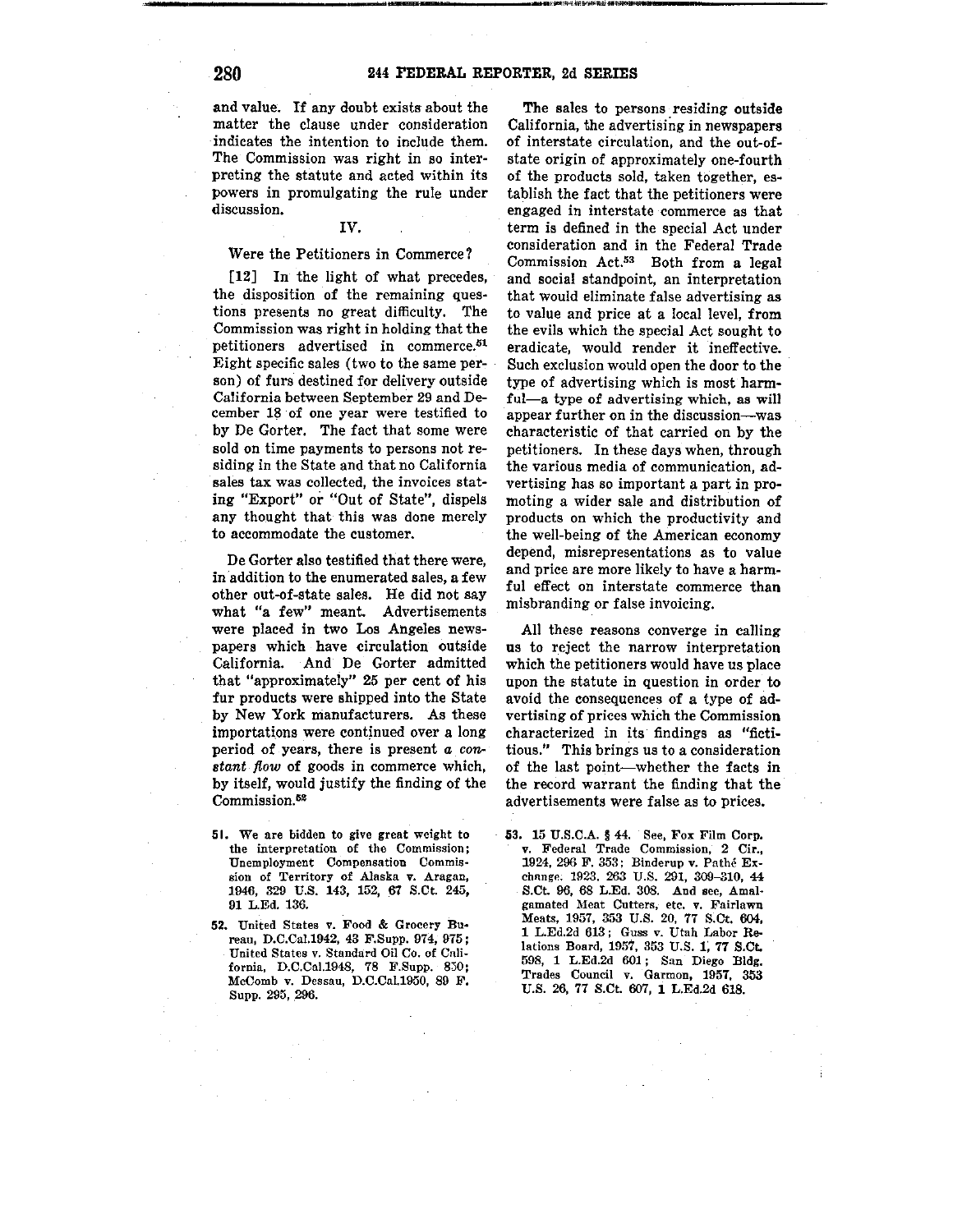## **DE GORTER v. FEDERAL TRADE COMMISSION 281**

**Cite as 244 F.2d 270** 

## **V.**

## The Falsity of the Advertising

A study of these advertisements, in the light of the testimony introduced at the trial, compels the conclusion that the **finding in this respect is sustained by**  substantial evidence on the record considered as whole.<sup>54</sup> Indeed, an analysis of the exhibits, in the light of De Gorter's own testimony shows that they were blatantly false. One advertisement speaks of

> **"Tremendous Inventory**  1000 Selected Furs Priced Regardless of Cost!"

Another uses this phraseology:

## "Tremendous Inventory of Selected Furs Priced Regardless of Cost!"

Each of these advertisements listed high, **apparently** former prices ("values up **to"), and reduced prices ("now"), giving but a fraction, in some instances a third,**  of the alleged value. They need not be given in detail here. Some of them will be referred to further on. A third advertisement reads:

"Pelta Fur consolidates with famous wholesale mink manufacturer **More room required! complete stock \$[250,000.00](https://250,000.00) exquisite**  styles now on Sale ½ price present unchanged price tags remain **on garment**  You May Deduct One-Half!!! "

De Gorter, by his own testimony and **admissions, demonstrated the falsity of these representations. His very pricing**  system had the badge of deceit in it. He objects to the finding that the prices were "fictitious." The word does not appear in the Act, but it is in the Regulation. $55$ By applying it to the facts in the case, the Commission sought to indicate that the **entire system of pricing was so arranged** 

- **54.** 15 U.S.C.A. § 45(c); 5 U.S.C.A. § 1009 **(e). And see cases cited in Notes 7 to**  . **12 supra.**
- **55.** 16 C.F.R., 1949 ed., Supp., § 301.44.
- **56. Kropp Forge Co. v. Employers' Lfa•**  244 F.2d-181/2

that the customer was given the false impression that he was purchasing either **a fti.r at a reduced price,** *percentagewise*  **or** *otherwise~* **when, in reality,** *no price ticket represented the actual price* at which the garment *was required* to be sold by any salesperson.

**"Fictitious" means founded on fiction,**  having the character of a fiction: false, feigned, or [pretended.](https://pretended.06)<sup>56</sup> Each of the last three adjectives could be applied to this method. On each garment there were three prices: a ticketed top price written in dollars ·and cents, fixed arbitrarily by the petitioners. To guide the salesper**son, two additional prices,** *in code,* **were**  placed upon the tag-at either of which the fur could be sold, the percentage of **the salesperson's commission depending**  on the price secured. The ticketed price was merely a *bargaining* price; of the type which characterizes oriental huck**stering.** 

On one date the petitioners' books **re**flect nine sales of which *only one* brought the ticketed price. The others were at either the second or the third code price. De Gorter admitted that, on the whole, he received the ticketed prices in not more than ten percent of his sales. *Not one of the prices had any systematic relation to cost or. was set up on a definite pattern of profit.* 

The advertisements trumpeted **widely**  to the prospective customers that they **were buying furs of a higher value at a**  reduced price "regardless of cost" or "at **half price.'" The salespeople re-echoed**  these statements.

As already appears, the ticketed price was merely the highest price that the petitioners had placed on the garment, which when reduced by the salesperson to the coded prices, led the customer to believe that he was "picking up" a bargain which, in reality he was not.

**bility Assur. Corp., Ltd., 7 Cir., 1949, 159 F.2d 536, 538. This definition accords**  with that in Webster's New 20th Century **Dictionary, 1951 ed., which the petitioners cite in their brief.**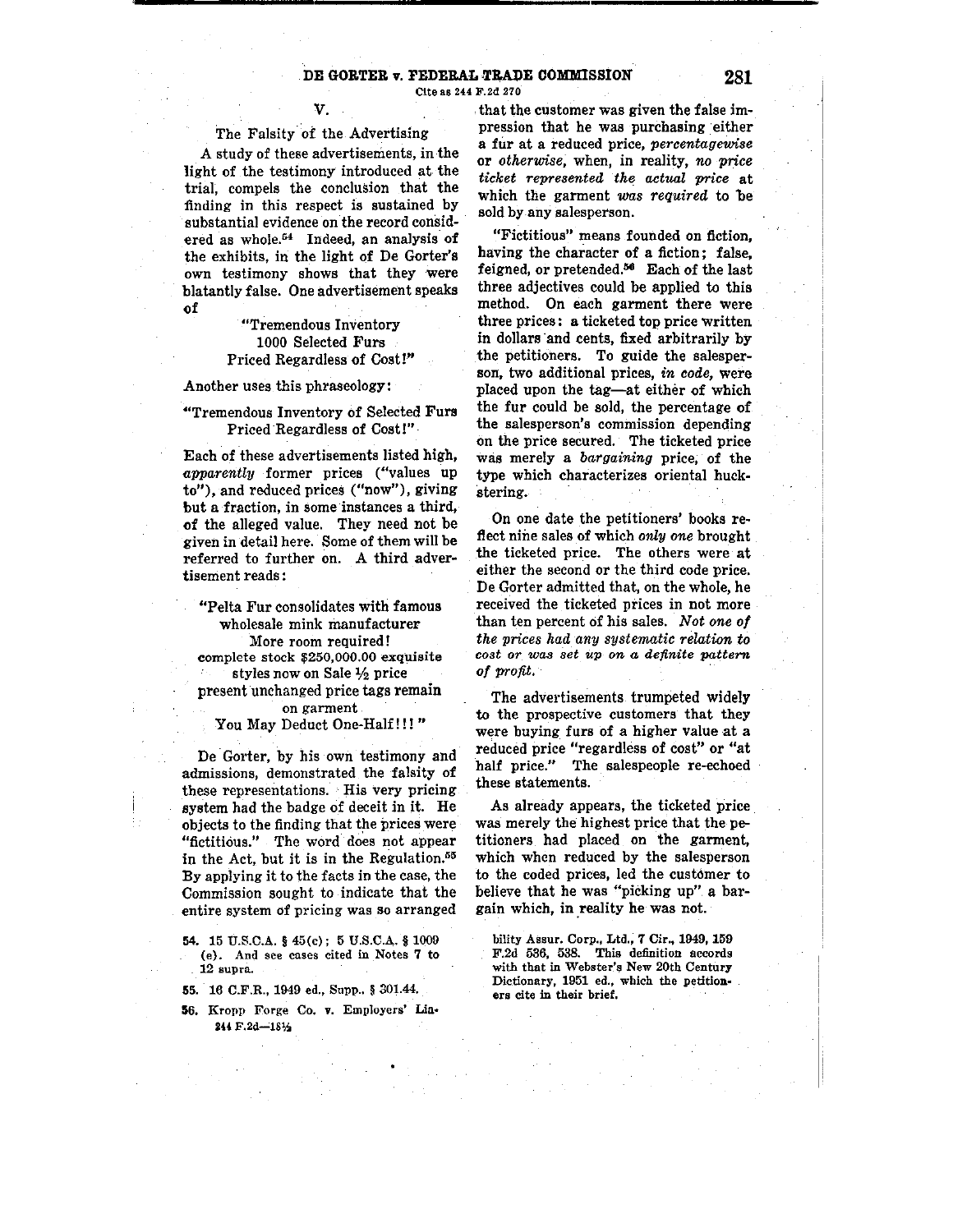We particularize by referring to some sales as to which De Gorter testified. In one instance, the advertised value of \$189 appeared on the price tag, but the sup*posedly reduced* figure \$68 appeared only *in code.* In another instance mink coats had a ticketed price of \$895 which was represented in the advertisement as the *'Value* of the garment. It was sold and shipped to Ohio at \$488, the only coded alternative price the garment had.

As to the "half price sales" touted from **another advertisement, the evidence**  shows that a plainly *arbitrary* price was put on the tickets and the customer informed that *he could halve it.* There is no evidence that any of the garments *ever had* **the full value claimed for them or**  that they were intended to sell or had been offered for sale at the higher price. **Equally unreliable were the statements**  as to the relation of price to cost. The **phrases used were "discount sale," sales "many at cost," "below cost," "regardless of cost,'' "at a fraction of original price," "actually below wholesale."** 

The testimony showed that, as to one item which cost \$150, the ticketed price was \$298 and the garment was sold for \$300, including tax. On another item, of which the purchase price was \$69.50, the ticketed price was \$249 and the two coded prices were \$159 and \$198. The garment was actually sold for \$163.77, i. e. \$159 and the tax. A third item cost \$49.50, the ticketed price was \$198 and the coded prices \$149 and \$98. De Gorter did not know what it sold for. So these **sales were not "below" or "at cost," or sold "regardless of cost," as the adver**tisements claimed.

The deceptive character of these advertisements is also illustrated by the fact that when an advertisement stated, for instance, that a garment worth up to \$295 was now priced at \$150, the ticket price on the 'supposedly advertised garment *was not changed* to conform to the adver**tisement. The customer could not, there**fore, identify the advertised product. As De Gorter testified, he might be shown a fur that had a mark of \$298 on the ticket

and be told he could buy it for **\$149.**  One of the advertisements stated:

**"Complete stock now on sale, half price,** • **present unchanged price tags** 

## **remain on garments, you may deduct one-half."**

In the interrogation as to it before **the Hearing Officer, De Gorter was asked:** 

**"Were you selling all of your mer**chandise at that time at one-half **of your plainly-ticketed price?"** 

**His answer was:** 

**"No sir, it was indicated exactly in numbers how many and what was**  sold. It says here 25 beautiful coats and jackets and the type of fur, it **says here hoW many stoles, capes,**  and the different types, 150 stoles **and so on, the different types."** 

[13] Here again, we have insidious and insinuative language, conveying a false impression, and the attempt to **evade its** *probable* **and, we may assume,**  *intended* effect. For the reader of the **advertisement would receive the impres**sion that the "entire" stock of the establishment was being liquidated. He would **consider the enumeration of items as particularizing some of the "bargains" that**  could be picked up. De Gorter tried to defend his method as a practice which obtains locally in the trade and which was **forced on him by various month-end and**  other methods of sales resorted to by **other furriers. But no such rationaliza**tion can justify the practice. Nor is a **Commission charged with preventing unfair and deceptive practices in commerce**  required to tolerate them because they may be accepted in a definite locality.

Indeed, it is against this type of deception that the Federal Trade Commission Act and the special Fur Products Labeling Statute and the regulations under **it were directed.** 

**[14]** In this field of the law, it is not necessary that the advertising be, *in fact,*  misleading. If it has a tendency to mislead, it is within the power of the Com**mission to interdict. A case which arose**  under the 1950 amendment to Section **15**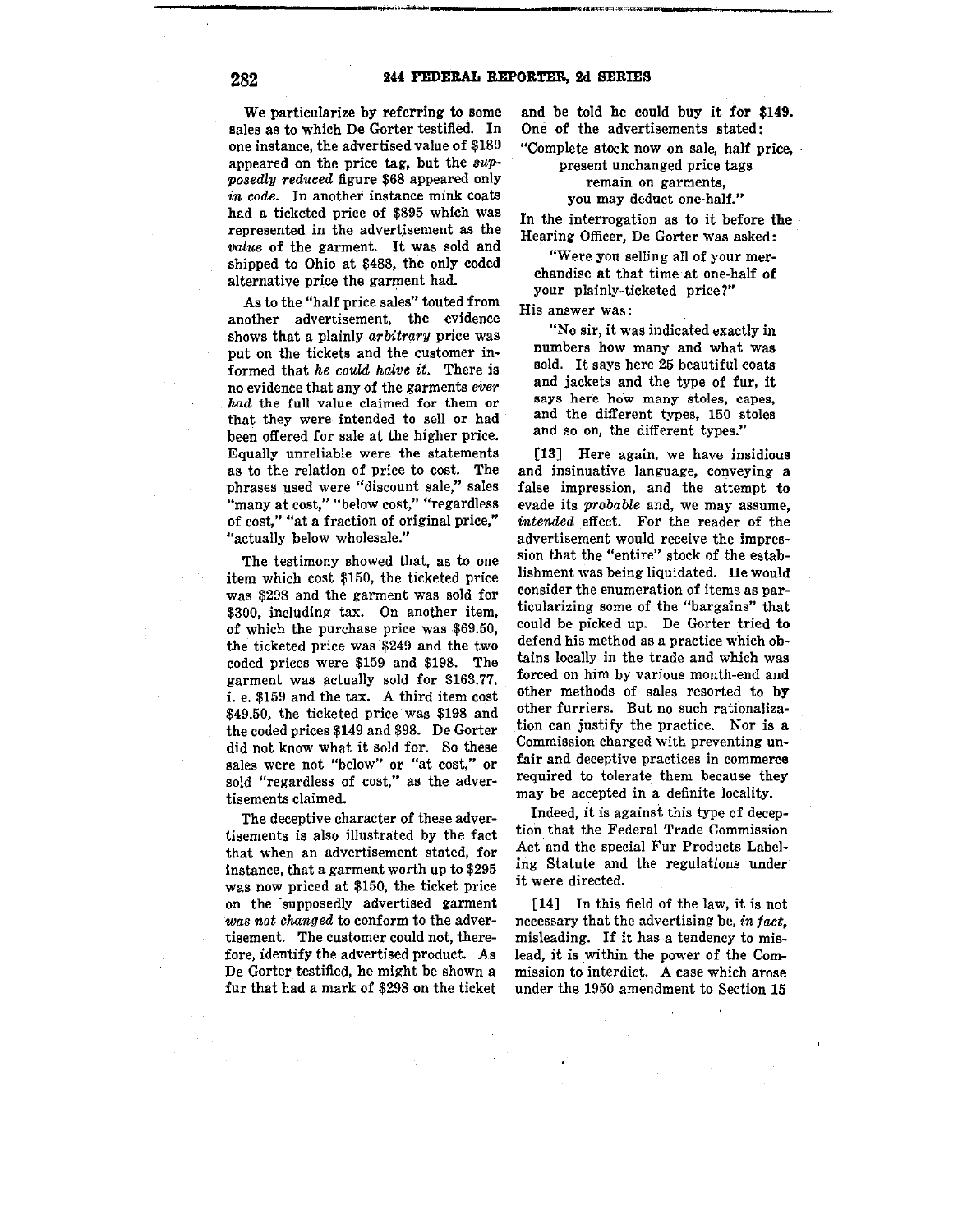# DE GORTER v. FEDERAL TRADE COMMISSION **283**

Cite as 244 F.2d 270

of the Federal Trade Commission Act.<sup>57</sup> can readily be applied to the situation be fore us, especially in view of the fact that the Commission here found violation of that Act also. A section of the latter Act makes it unlawful to disseminate or to cause to be disseminated

"any false advertisement-<sup>\*</sup> for the purpose of inducing, or which is likely to induce, directly or indirectly, the purchase of food, drugs, devices, or cosmetics; "58

A seller of a product called '"Reddi-Spred" which, under the statute, is a margarine,59 issued advertisements which without actually claiming that the product was butter, so interwove the word ' 4 butter," *in bold face,* with the phrasing of the advertisement, that it clearly gave the impression that a *butter product* was involved. In sustaining the action of the Commission which declared the advertising to be false and deceptive under the statute, the Court of Appeals for the Third Circuit used this language:

"The issue before us is not whether the advertisements of Reddi-Spred have the tendency or capacity to deceive the purchasing public into believing that it is in reality a dairy product or something sold under a trade name which is actually different from oleomargarine. Nor does the Commission contend there is no butter in Reddi-Spred. It does

- **57.** 15 U.S.C.A. § 55(a) (2),
- 58. 15 U.S.C.A. § 52(a) (1).

59.  $15 \text{ U.S.C.A. }$  §  $55(f)$ .

60. Reddi-Spred Corp. v. Federal Trade Commission, 3 Cir., 1956, 229 F.2d 557, 559. Indeed, as stated very recently by the Court of Appeals for the Second Circuit, the Commission may draw on its  *experience :* 

"The Commission, which is deemed to have expert experience in dealing with these matters, Federal Trade Commission v. R. F. Keppel & Bro., Inc., 1934, 2911 U.S. 304, 314, 54 S.Ct. 423, 78 L.Ed. 814, is entitled to draw upon its experience in order to determine, in the absence of consumer testimony, the natural and probable result of the use of advertising expressions." E. F. Drew & Co. v. Federal Trade Commission, 2 Cir., 1956, 235 F.2d 735, 741.

justifiably decide that the shrewd featuring of the word butter in the advertisements coupled with skillfully worded statements which infer that because of its butter content Reddi-Spred is substantially different from margarine suggests that Reddi-Spred is a dairy product and *so* violates the letter and spirit of the statute. With the advertisements before us it is impossible to say that the Commission's finding is arbitrary or clearly wrong." <sup>60</sup>

The special statute before us aims to protect interstate commerce from false advertising relating to fur products and furs. The advertisements under consideration here were alluredly false. For they conveyed the false impression that the purchaser was benefiting from reductions in prices.

As already appears, the sales were neither at a reduction from (a) a price at which the fur product or a similar product sold before, nor were they at (b) half price or (c) below cost.

In viewing the cease and desist order of this and other regulatory agencies, the decisions teach that the test of the proper scope of an order is

"whether the Board might have reasonably concluded from the evidence that such an Order was necessary." 81

In dealing with matters of this character, the Courts reject the rule of *caveat emptor* and insist that the fact that the careful reader of the advertisement might detect their true nature presents no obstacle in enforcing orders of the Com• mission .directed at false and deceptive practices: Federal Trade Commission v. Standard Education Society, 1937, 302 U.S. 112, 116, 58 S.Ct. 113, 82 L.Ed. 141; and see, Book-of-the-Month Club, Inc., v. Federal Trade Commission, 2 Cir,, 1953, 202 F .2d 486.

61. May Dept. Stores Co. v. National Labor Relations Board, 1945, 326 U.S. 376, 390, 66 S.Ct 203, 211, 90 L.Ed. 145; and see, Federal Trade Commission v. Na~ tional Lead Co., 1956, 352 U.S. 419, 77 S.Ct 502, 1 L.Ed.2d. 438.